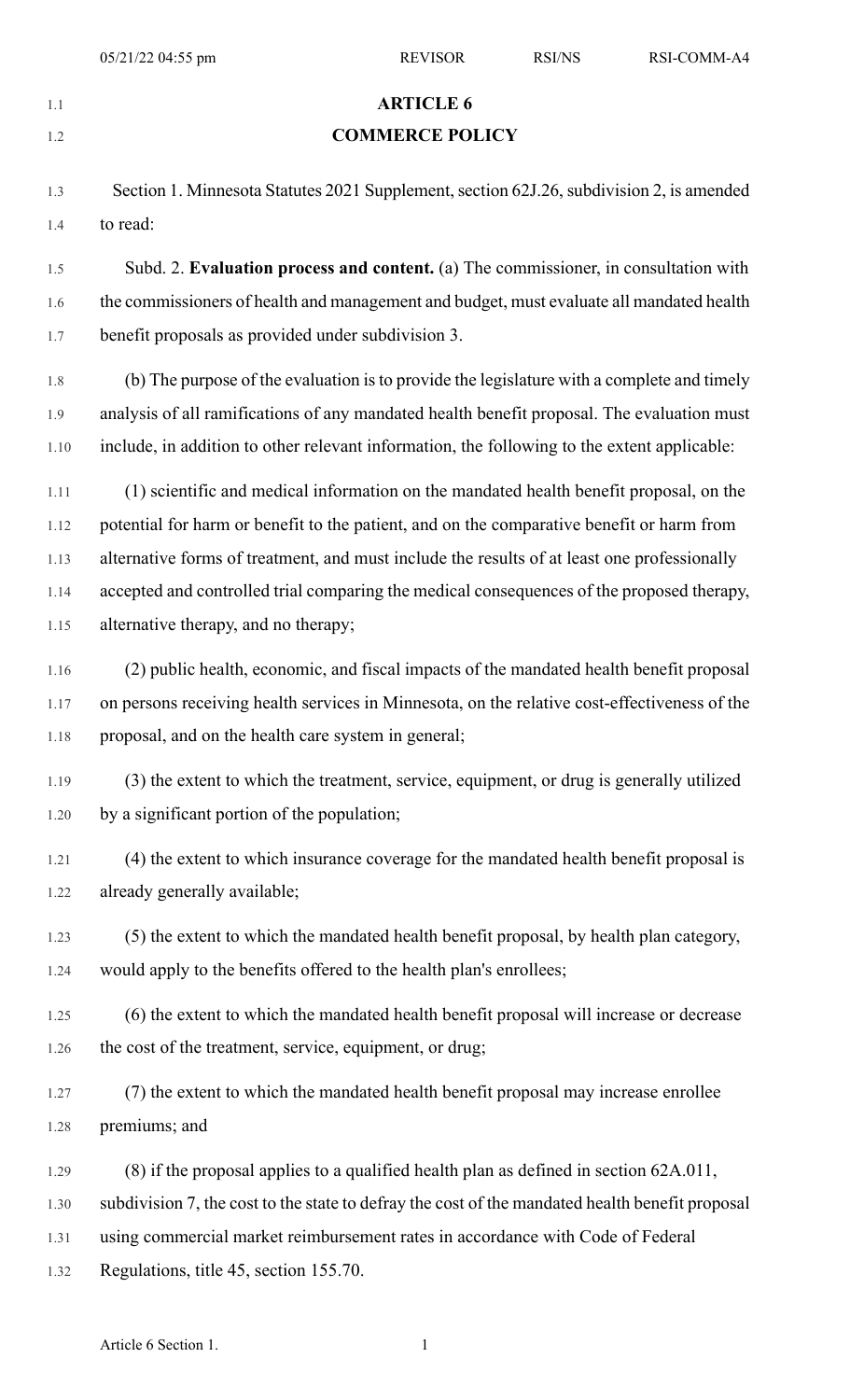2.1 (c) The commissioner shall consider actuarial analysis done by health plan companies 2.2 and any other proponent or opponent of the mandated health benefit proposal in determining 2.3 the cost of the proposal.

- 2.4 (d) The commissioner must summarize the nature and quality of available information 2.5 on these issues, and, if possible, must provide preliminary information to the public. The 2.6 commissioner may conduct research on these issues or may determine that existing research 2.7 is sufficient to meet the informational needs of the legislature. The commissioner may seek 2.8 the assistance and advice of researchers, community leaders, or other persons or organizations 2.9 with relevant expertise. The commissioner must provide the public with at least 45 days' 2.10 notice when requesting information pursuant to this section. The commissioner must notify 2.11 the prospective authors or chief authors of a bill or amendment when a request for information 2.12 is issued.
- 2.13 (e) Information submitted to the commissioner pursuant to this section that meets the 2.14 definition of trade secret information, as defined under section 13.37, subdivision 1, paragraph 2.15 (b), is nonpublic data.
- 2.16 Sec. 2. Minnesota Statutes 2020, section 62Q.735, subdivision 1, is amended to read:
- 2.17 Subdivision 1. **Contract disclosure.** (a) Before requiring a health care provider to sign 2.18 a contract, a health plan company shall give to the provider a complete copy of the proposed 2.19 contract, including:
- 2.20 (1) all attachments and exhibits;
- 2.21 (2) operating manuals;

2.22 (3) a general description of the health plan company's health service coding guidelines 2.23 and requirement for procedures and diagnoses with modifiers, and multiple procedures; and

2.24 (4) all guidelines and treatment parameters incorporated or referenced in the contract.

2.25 (b) The health plan company shall make available to the provider the fee schedule or a 2.26 method or process that allows the provider to determine the fee schedule for each health 2.27 care service to be provided under the contract.

2.28 (c) Notwithstanding paragraph (b), a health plan company that is a dental plan 2.29 organization, as defined in section 62Q.76, shall disclose information related to the individual 2.30 contracted provider's expected reimbursement from the dental plan organization. Nothing 2.31 in this section requires a dental plan organization to disclose the plan's aggregate maximum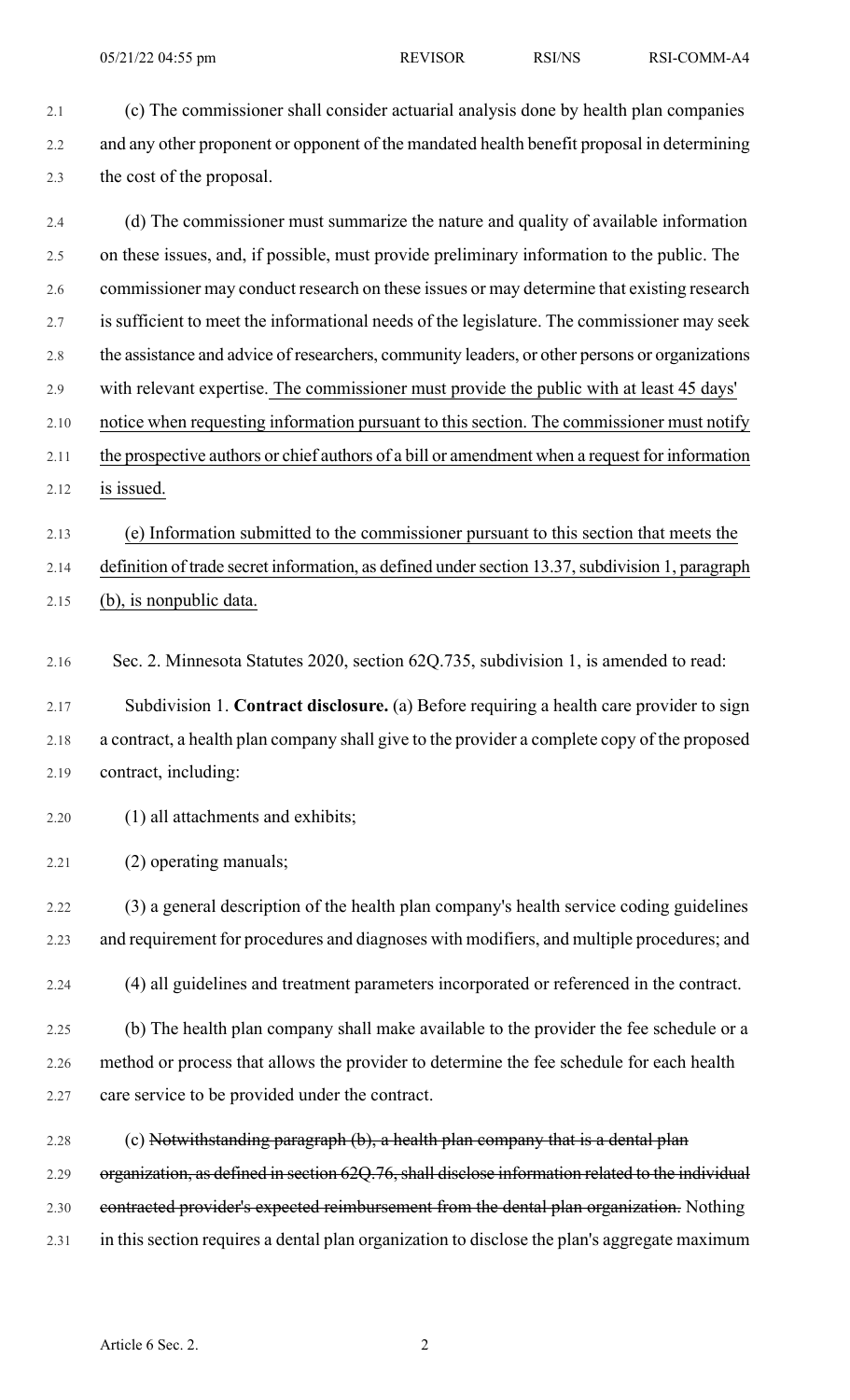- 3.1 allowable fee table used to determine other providers' fees. The contracted provider must 3.2 not release this information in any way that would violate any state or federal antitrust law. 3.3 Sec. 3. Minnesota Statutes 2020, section 62Q.735, subdivision 5, is amended to read: 3.4 Subd. 5. **Fee schedules.** (a) A health plan company shall provide, upon request, any 3.5 additional fees or fee schedules relevant to the particular provider's practice beyond those 3.6 provided with the renewal documents for the next contract year to all participating providers, 3.7 excluding claims paid under the pharmacy benefit. Health plan companies may fulfill the 3.8 requirements of this section by making the full fee schedules available through a secure 3.9 web portal for contracted providers. 3.10 (b) A dental organization may satisfy paragraph (a) by complying with section 62Q.735,  $3.11$  subdivision 1, paragraph (e). 3.12 Sec. 4. Minnesota Statutes 2020, section 62Q.76, is amended by adding a subdivision to 3.13 read: 3.14 Subd. 9. **Third party.** "Third party" means a person or entity that enters into a contract 3.15 with a dental organization or with another third party to gain accessto the dental care services 3.16 or contractual discounts under a dental provider contract. Third party does not include an 3.17 enrollee of a dental organization or an employer or other group for whom the dental 3.18 organization provides administrative services. 3.19 **EFFECTIVE DATE.** This section is effective January 1, 2023, and applies to dental 3.20 plans and dental provider agreements offered, issued, or renewed on or after that date. 3.21 Sec. 5. Minnesota Statutes 2020, section 62Q.78, is amended by adding a subdivision to 3.22 read: 3.23 Subd. 7. **Network leasing.** (a) A dental organization may grant a third party access to 3.24 a dental provider contract, or a provider's dental care services or contractual discounts 3.25 provided pursuant to a dental provider contract, if at the time the dental provider contract 3.26 is entered into or renewed the dental organization allows a dentist to choose not to participate 3.27 in third-party access to the dental provider contract, without any penalty to the dentist. The 3.28 third-party access provision of the dental provider contract must be clearly identified. A 3.29 dental organization must not grant a third party access to the dental provider contract of any 3.30 dentist who does not participate in third-party access to the dental provider contract. 3.31 (b) Notwithstanding paragraph (a), if a dental organization exists solely for the purpose
- 3.32 of recruiting dentists for dental provider contracts that establish a network to be leased to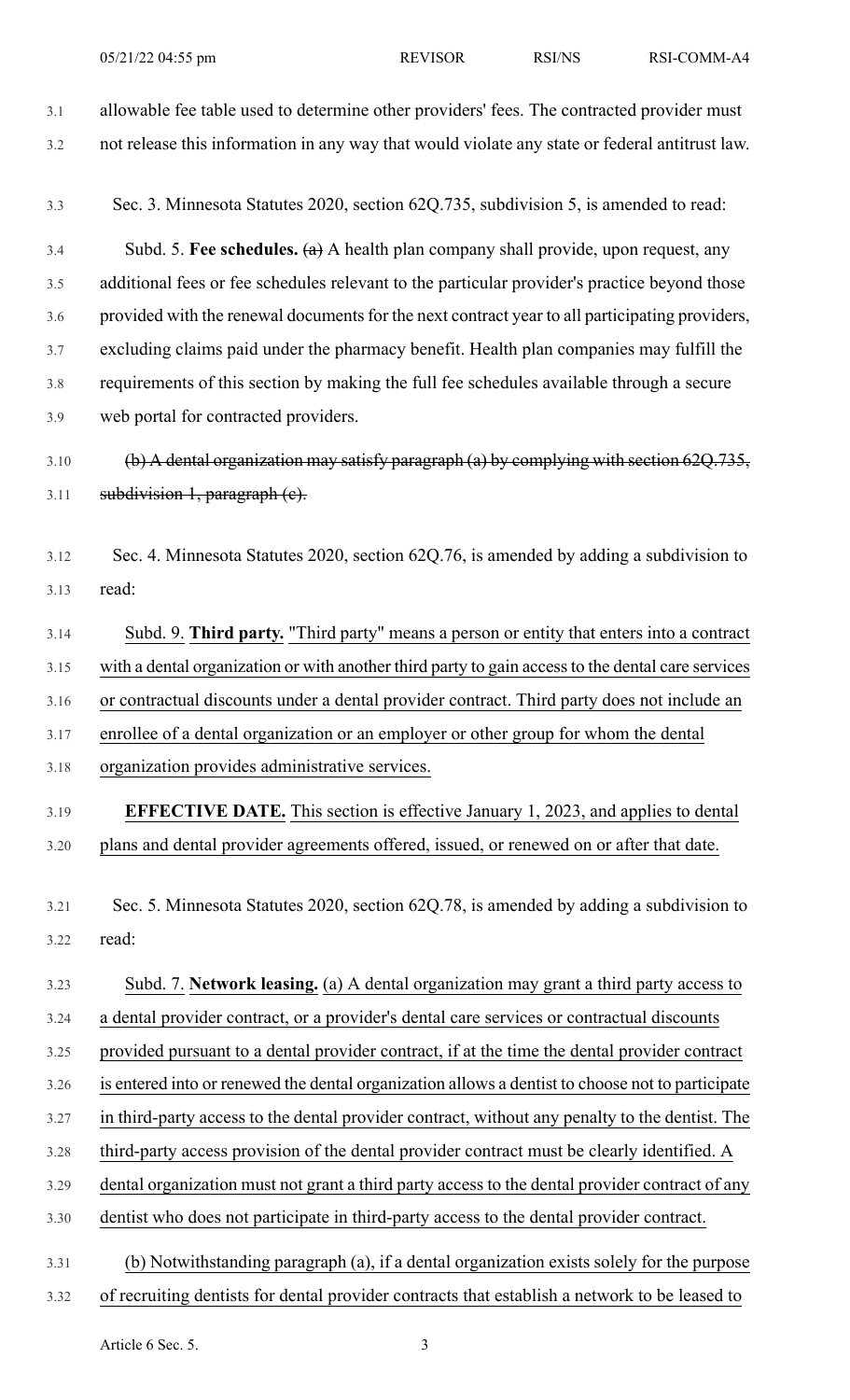| 4.1  | third parties, the dentist waives the right to choose whether to participate in third-party     |  |  |
|------|-------------------------------------------------------------------------------------------------|--|--|
| 4.2  | access.                                                                                         |  |  |
| 4.3  | (c) A dental organization may grant a third party access to a dental provider contract,         |  |  |
| 4.4  | or a dentist's dental care services or contractual discounts under a dental provider contract,  |  |  |
| 4.5  | if the following requirements are met:                                                          |  |  |
| 4.6  | (1) the dental organization lists all third parties that may have access to the dental provider |  |  |
| 4.7  | contract on the dental organization's website, which must be updated at least once every 90     |  |  |
| 4.8  | days;                                                                                           |  |  |
| 4.9  | (2) the dental provider contract states that the dental organization may enter into an          |  |  |
| 4.10 | agreement with a third party that would allow the third party to obtain the dental              |  |  |
| 4.11 | organization's rights and responsibilities as if the third party were the dental organization,  |  |  |
| 4.12 | and the dentist chose to participate in third-party access at the time the dental provider      |  |  |
| 4.13 | contract was entered into; and                                                                  |  |  |
| 4.14 | (3) the third party accessing the dental provider contract agrees to comply with all            |  |  |
| 4.15 | applicable terms of the dental provider contract.                                               |  |  |
| 4.16 | (d) A dentist is not bound by and is not required to perform dental care services under         |  |  |
| 4.17 | a dental provider contract granted to a third party in violation of this section.               |  |  |
| 4.18 | (e) This subdivision does not apply when:                                                       |  |  |
| 4.19 | (1) the dental provider contract is for dental services provided under a public health plan     |  |  |
| 4.20 | program, including but not limited to medical assistance, MinnesotaCare, Medicaid, or           |  |  |
| 4.21 | Medicare Advantage; or                                                                          |  |  |
| 4.22 | (2) access to a dental provider contract is granted to a dental organization, an entity         |  |  |
| 4.23 | operating in accordance with the same brand licensee program as the dental organization         |  |  |
| 4.24 | or other entity, or to an entity that is an affiliate of the dental organization, provided the  |  |  |
| 4.25 | entity agrees to substantially similar terms and conditions of the originating dental provider  |  |  |
| 4.26 | contract between the dental organization and the dentist or dental clinic. A list of the dental |  |  |
| 4.27 | organization's affiliates must be posted on the dental organization's website.                  |  |  |
| 4.28 | Sec. 6. Minnesota Statutes 2020, section 62Q.79, is amended by adding a subdivision to          |  |  |
| 4.29 | read:                                                                                           |  |  |
| 4.30 | Subd. 7. Method of payments. A dental provider contract must include a method of                |  |  |
| 4.31 | payment for dental care services in which no fees associated with the method of payment,        |  |  |
| 4.32 | including credit card fees and fees related to payment in the form of digital or virtual        |  |  |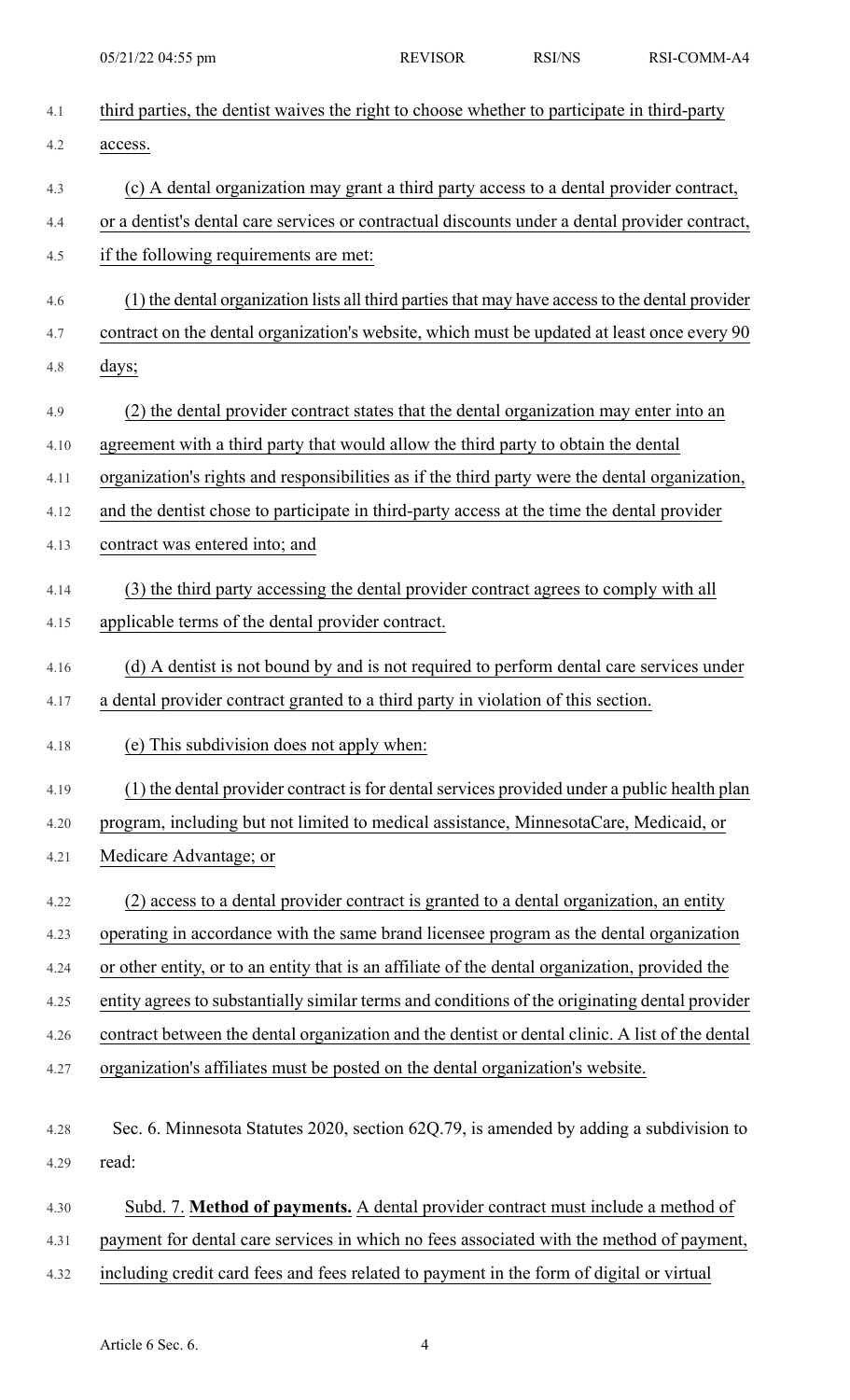5.1 currency, are incurred by the dentist or dental clinic. Any fees that may be incurred from a 5.2 payment must be disclosed to a dentist prior to entering into or renewing a dental provider 5.3 contract. For purposes of this section, fees related to a provider's electronic claims processing 5.4 vendor, financial institution, or other vendor used by a provider to facilitate the submission 5.5 of claims are excluded.

5.6 Sec. 7. Minnesota Statutes 2020, section 515B.3-102, is amended to read:

## 5.7 **515B.3-102 POWERS OF UNIT OWNERS' ASSOCIATION.**

5.8 (a) Except as provided in subsections (b), (c), (d),  $\theta$  and (e), (f), and (g), and subject to 5.9 the provisions of the declaration or bylaws, the association shall have the power to:

5.10 (1) adopt, amend and revoke rules and regulations not inconsistent with the articles of 5.11 incorporation, bylaws and declaration, as follows: (i) regulating the use of the common 5.12 elements; (ii) regulating the use of the units, and conduct of unit occupants, which may 5.13 jeopardize the health, safety or welfare of other occupants, which involves noise or other 5.14 disturbing activity, or which may damage the common elements or other units; (iii) regulating 5.15 or prohibiting animals; (iv) regulating changes in the appearance of the common elements 5.16 and conduct which may damage the common interest community; (v) regulating the exterior 5.17 appearance of the common interest community, including, for example, balconies and patios, 5.18 window treatments, and signs and other displays, regardless of whether inside a unit; (vi) 5.19 implementing the articles of incorporation, declaration and bylaws, and exercising the 5.20 powers granted by this section; and (vii) otherwise facilitating the operation of the common 5.21 interest community;

5.22 (2) adopt and amend budgets for revenues, expenditures and reserves, and levy and 5.23 collect assessments for common expenses from unit owners;

5.24 (3) hire and discharge managing agents and other employees, agents, and independent 5.25 contractors;

5.26 (4) institute, defend, or intervene in litigation or administrative proceedings (i) in its 5.27 own name on behalf of itself or two or more unit owners on matters affecting the common 5.28 elements or other matters affecting the common interest community or, (ii) with the consent 5.29 of the owners of the affected units on matters affecting only those units;

5.30 (5) make contracts and incur liabilities;

5.31 (6) regulate the use, maintenance, repair, replacement, and modification of the common 5.32 elements and the units;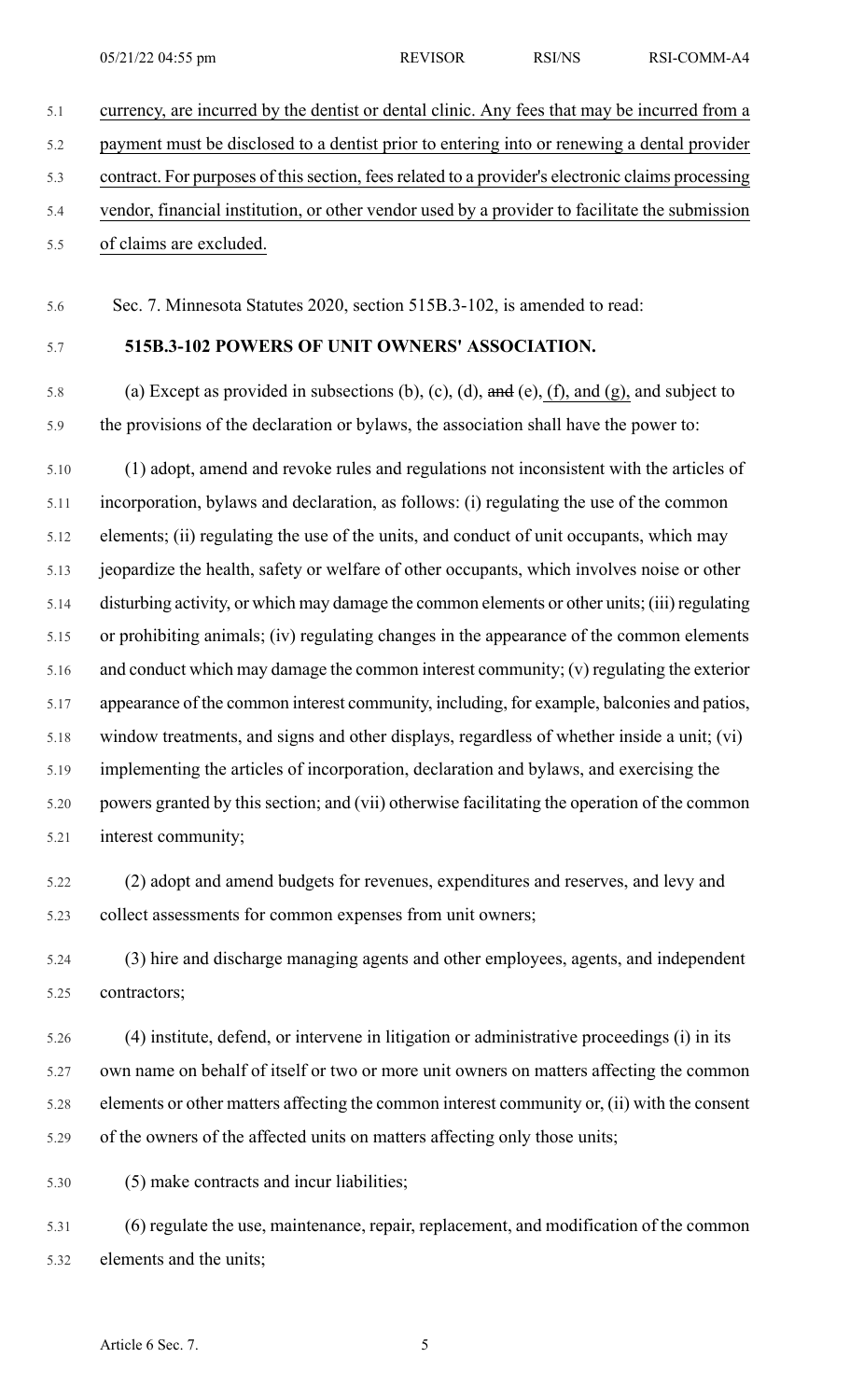6.1 (7) cause improvements to be made as a part of the common elements, and, in the case 6.2 of a cooperative, the units;

6.3 (8) acquire, hold, encumber, and convey in its own name any right, title, or interest to 6.4 real estate or personal property, but (i) common elements in a condominium or planned 6.5 community may be conveyed or subjected to a security interest only pursuant to section 6.6 515B.3-112, or (ii) part of a cooperative may be conveyed, or all or part of a cooperative 6.7 may be subjected to a security interest, only pursuant to section 515B.3-112;

6.8 (9) grant or amend easements for public utilities, public rights-of-way or other public 6.9 purposes, and cable television or other communications, through, over or under the common 6.10 elements; grant or amend easements, leases, or licensesto unit ownersfor purposes authorized 6.11 by the declaration; and, subject to approval by a vote of unit owners other than declarant 6.12 or its affiliates, grant or amend other easements, leases, and licenses through, over or under 6.13 the common elements;

6.14 (10) impose and receive any payments, fees, or charges for the use, rental, or operation 6.15 of the common elements, other than limited common elements, and for services provided 6.16 to unit owners;

6.17 (11) impose interest and late charges for late payment of assessments and, after notice 6.18 and an opportunity to be heard before the board or a committee appointed by it, levy 6.19 reasonable fines for violations of the declaration, bylaws, and rules and regulations of the 6.20 association;

6.21 (12) impose reasonable charges for the review, preparation and recordation of 6.22 amendments to the declaration, resale certificates required by section 515B.4-107, statements 6.23 of unpaid assessments, or furnishing copies of association records;

6.24 (13) provide for the indemnification of its officers and directors, and maintain directors' 6.25 and officers' liability insurance;

6.26 (14) provide for reasonable procedures governing the conduct of meetings and election 6.27 of directors;

6.28 (15) exercise any other powers conferred by law, or by the declaration, articles of 6.29 incorporation or bylaws; and

6.30 (16) exercise any other powers necessary and proper for the governance and operation 6.31 of the association.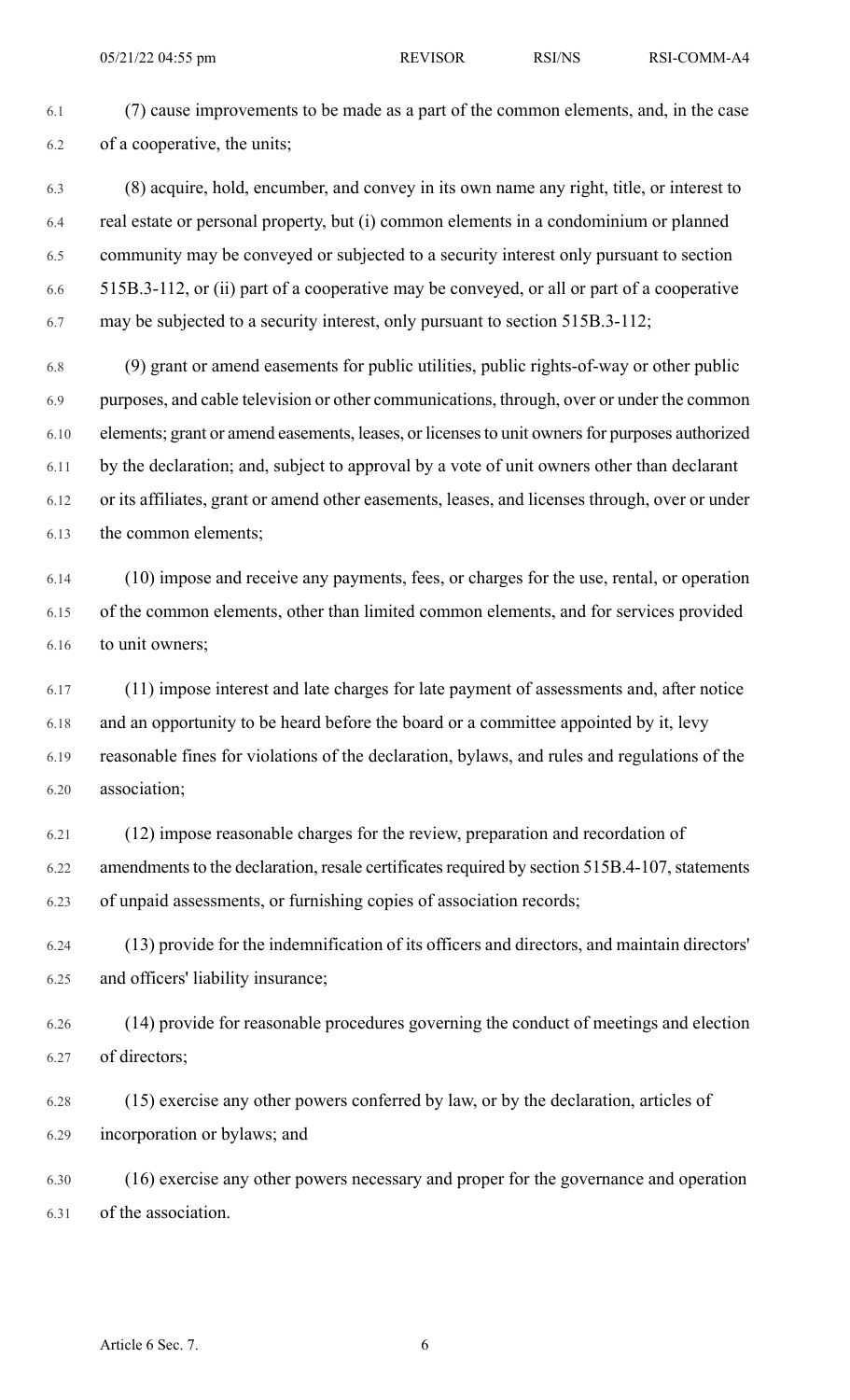7.1 (b) Notwithstanding subsection (a) the declaration or bylaws may not impose limitations 7.2 on the power of the association to deal with the declarant which are more restrictive than 7.3 the limitations imposed on the power of the association to deal with other persons. 7.4 (c) An association levying a fine pursuant to subsection (a)(11), or an assessment pursuant 7.5 to section 515B.3-115(g) or 515B.3-1151(g), must provide written notice to a unit owner 7.6 that: 7.7 (1) indicates the amount, date, and reason for the levy; 7.8 (2) identifies the violation for which a fine is being levied and the specific section of 7.9 the declaration, bylaws, or rules and regulations allegedly violated; 7.10 (3) states that all unpaid fines and assessments are liens which, if not satisfied, could 7.11 lead to foreclosure of the unit; 7.12 (4) describesthe right of the unit owner to be heard by the board or a committee appointed 7.13 by the board; 7.14 (5) states that if the assessment or fine is not paid, the amount owed may increase as a 7.15 result of the imposition of attorney fees and other costs of collection; and 7.16 (6) informsthe unit owner that homeownership assistance is available from, and includes 7.17 the contact information for, the Minnesota Homeownership Center. 7.18 (d) No attorney fees are chargeable or may be collected from a unit owner who disputes 7.19 the levy or assessment and prevails at a hearing held by the board or a committee appointed 7.20 by the board. 7.21 (e) (e) Notwithstanding subsection (a), powers exercised under this section must comply 7.22 with section 500.215. 7.23 (d) (f) Notwithstanding subsection (a)(4) or any other provision of this chapter, the 7.24 association, before instituting litigation or arbitration involving construction defect claims 7.25 against a development party, shall: 7.26 (1) mail or deliver written notice of the anticipated commencement of the action to each 7.27 unit owner at the addresses, if any, established for notices to owners in the declaration and, 7.28 if the declaration does not state how notices are to be given to owners, to the owner's last 7.29 known address. The notice shall specify the nature of the construction defect claims to be 7.30 alleged, the relief sought, and the manner in which the association proposes to fund the cost 7.31 of pursuing the construction defect claims; and